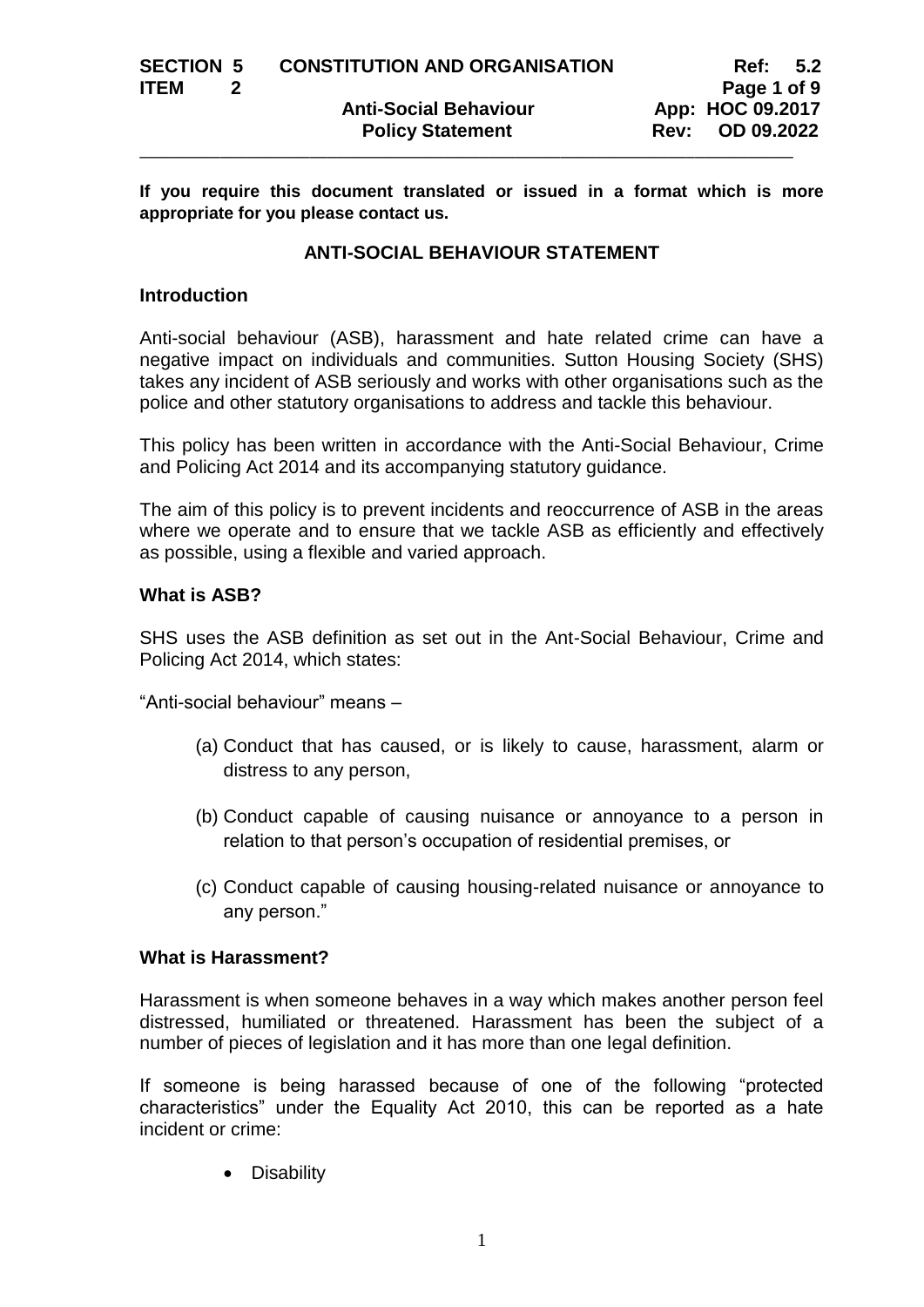- Gender-identity
- Race
- Religion to belief
- Sexual orientation

# **What is Hate Crime/Hate Related Incidents?**

Hate crimes are crimes committed against someone because of their disability, gender-identity, race, religion to belief or sexual orientation and these should be reported to the police.

Incidents can include harassment, abusive language, threats and physical violence (these examples are not exhaustive.)

This Anti-Social Behaviour policy encompasses incidents of ASB, harassment and hate related incidents/crime.

# **What is and isn't considered to be ASB?**

ASB covers a wide range of activities/behaviours that have a negative impact on the quality of an individuals' life or that of the local community. The lists below are not exhaustive.

| What is considered to be ASB                                                                                                                | What isn't considered to be ASB                                                                                                                                                                                               |
|---------------------------------------------------------------------------------------------------------------------------------------------|-------------------------------------------------------------------------------------------------------------------------------------------------------------------------------------------------------------------------------|
| Actual or threatened violence or abuse<br>towards any person                                                                                | Every day living situations which are not<br>intended to cause nuisance or annoyance<br>or different lifestyles - children playing,<br>babies crying, household noise due to every<br>day living, DIY during reasonable hours |
| Verbal abuse, intimidation, threatening<br>behaviour or loitering                                                                           | One off parties, BBQs, celebrations                                                                                                                                                                                           |
| Stalking, harassment, hate crime and hate<br>related incidents                                                                              | Cooking odours                                                                                                                                                                                                                |
| Domestic abuse                                                                                                                              | Minor car maintenance                                                                                                                                                                                                         |
| Behaving in an anti-social manner e.g.<br>shouting, screaming, swearing, making<br>indecent/offensive gestures, misuse of<br>communal areas | Minor disputes between<br>neighbours/personal differences.                                                                                                                                                                    |
| Pets/animals behaving in a threatening<br>manner                                                                                            | Parking in the wrong bay                                                                                                                                                                                                      |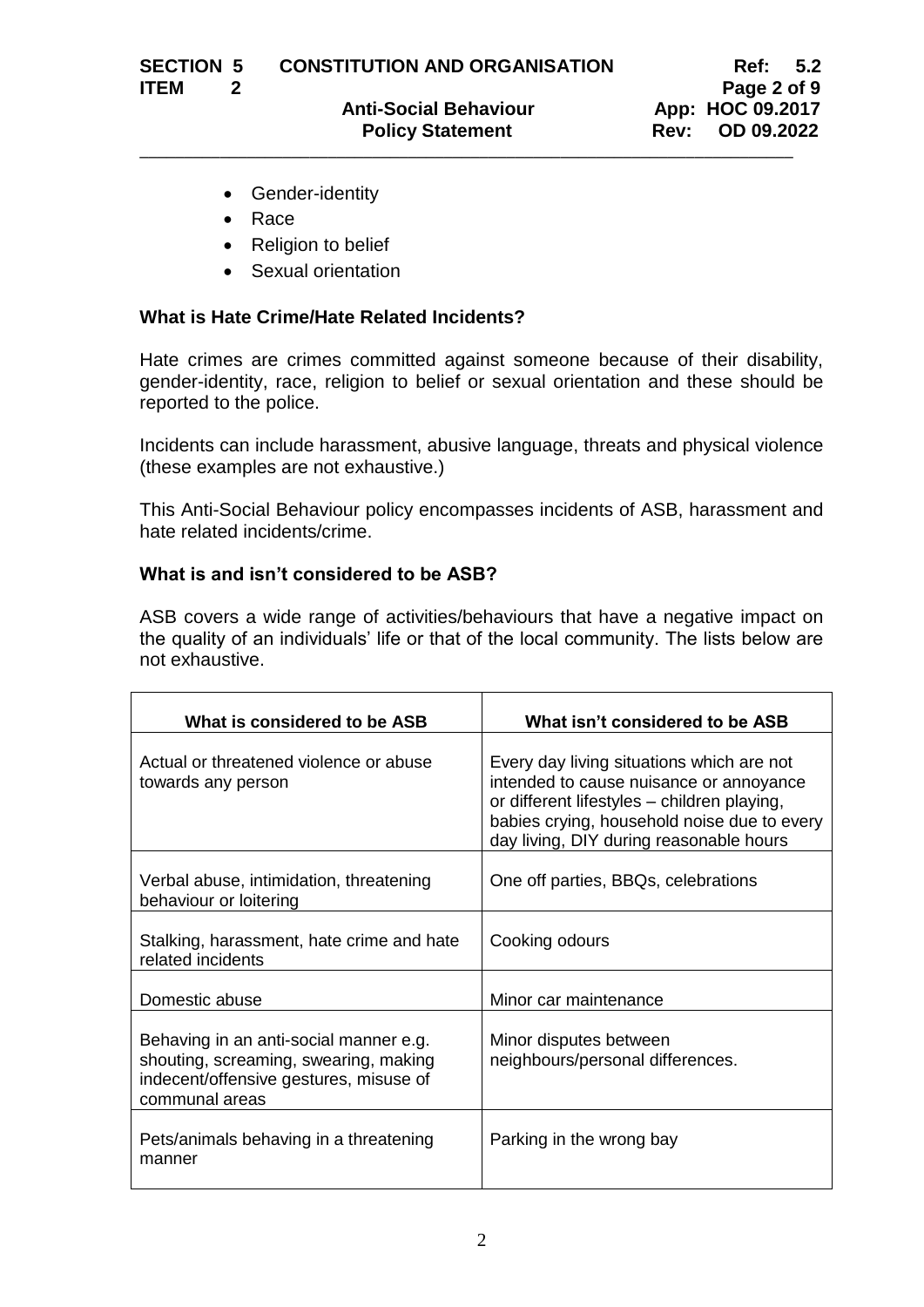| <b>SECTION 5</b> | <b>CONSTITUTION AND ORGANISATION</b> | Ref: 5.2 |  |
|------------------|--------------------------------------|----------|--|
| ------           |                                      |          |  |

Anti-Social Behaviour **App: HOC 09.2017 Policy Statement Rev: OD 09.2022** 

**ITEM** 2 **Page 3** of 9

| On-going neighbourhood nuisance - | Putting rubbish out on the wrong day |
|-----------------------------------|--------------------------------------|
| dumping litter, fly-tipping       |                                      |

\_\_\_\_\_\_\_\_\_\_\_\_\_\_\_\_\_\_\_\_\_\_\_\_\_\_\_\_\_\_\_\_\_\_\_\_\_\_\_\_\_\_\_\_\_\_\_\_\_\_\_\_\_\_\_\_\_\_\_\_\_\_\_\_\_\_\_\_\_\_\_\_\_

Tenants concerned with noise related ASB are advised to report this to the London Borough of Sutton's Environmental Health team; SHS' Community Housing Services Officers (CHSOs) can support a tenant to do this.

If SHS staff have a concern about a child or an adult at risk whilst investigated ASB, a Safeguarding alert will be raised in life with the SHS Safeguarding policies.

# **Responsibility for Addressing Anti-Social Behaviour**

SHS responsibilities relating to ASB:

- We take a victim centred, flexible approach to tackling ASB by working with the individuals, our partners and other relevant group to prevent/address ASB.
- We will use tools such as good neighbour agreements, effective neighbourhood management, multi-agency referrals and support, written and verbal warnings, acceptable behaviour contracts, parenting contraction, family intervention projects (via Pre-Vista) and mediation. The tools we use are decided on a case by case basis as we recognise that each situation is different.
- We advise tenants from the outset of their tenancies with us that ASB or criminality committed by them, their family and/or their visitors could lead to the loss of their home.
- We will work with victims of ASB to agree an action plan to resolve their issue and provide regular and up to date information on their case.
- We provide an annual statement of compliance with policies (which this forms part of) for our Annual Business Assurance Statement. We will also comply with the requirements of our regulator, the Homes and Communities Agency's Neighbourhood and Community Standard.
- We actively monitor and manage all cases of ASB.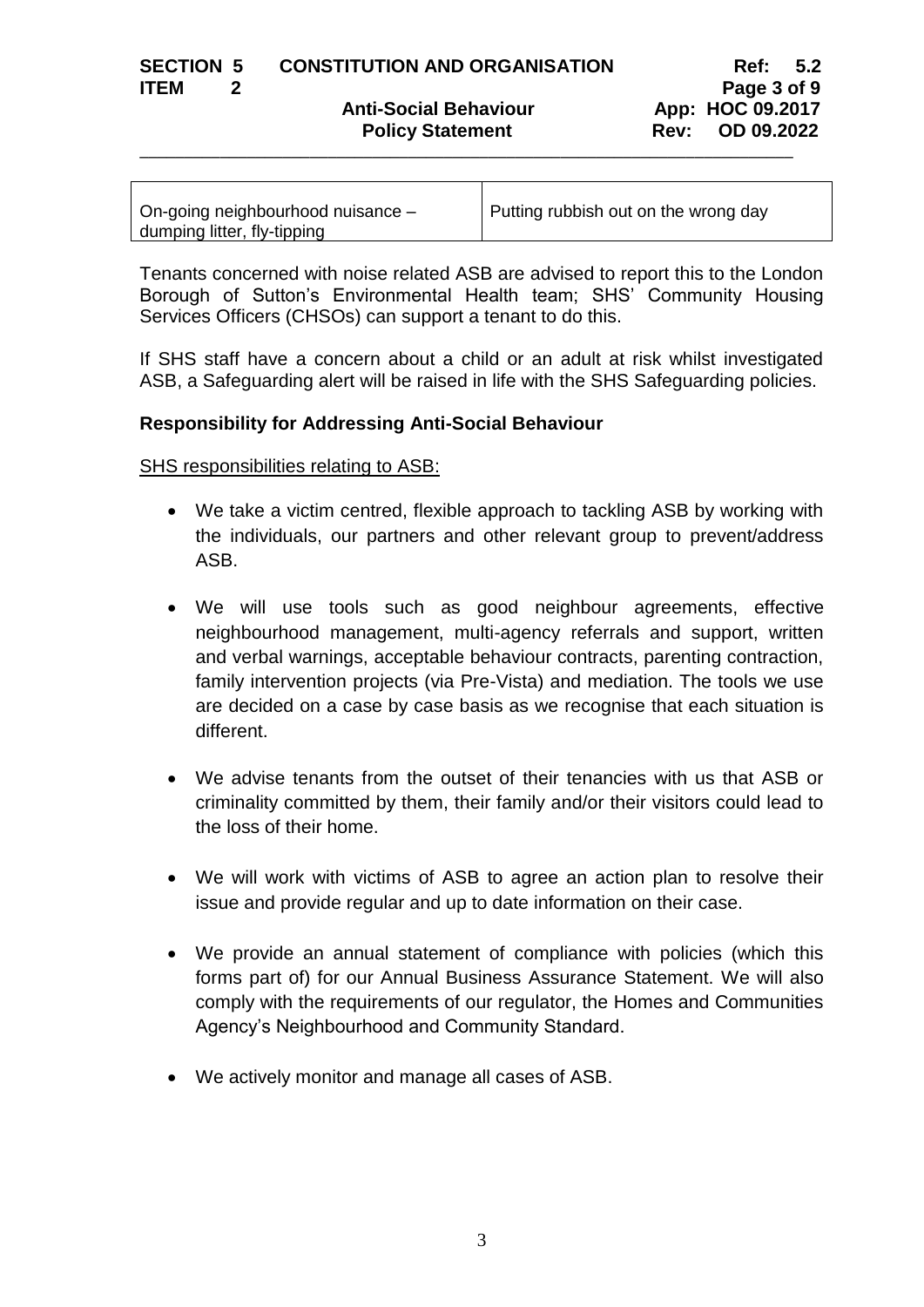### SHS tenants responsibilities relating to ASB:

- We encourage tenants to take ownership of their neighbourhoods and to play an active part in preventing ASB by complying with their tenancy agreement.
- Tenants, their household and visitors are expected to behave reasonably and responsibly, being respectful of their neighbours and others.
- Tenants should report any suspected ASB to the relevant agency such as the policy, environmental health and make their CHSO aware who can assist in supporting them and addressing any relevant housing/tenancy related ASB.
- All tenants are responsible for the actions of any member of their household and for visitors to their home.

### **Working in Partnership**

ASB can rarely be managed and resolved by one organisation. SHS is committed to working jointly with other agencies throughout the London Borough of Sutton to manage ASB and to develop solutions. This is generally through partnerships with the police and the local authority. We are committed to protecting the quiet enjoyment of the community and helping individuals to sustain their tenancies.

SHS will contribute to relevant case reviews where requested and to the Community Trigger process. (The Community Trigger is instigated when a victim (or a person acting on behalf of a victim) has made at least three separate complaints of ASB in the previous six months. They are able to request a review of their case. The relevant bodies and responsible authorities must come together and adopt a problem solving approach to find a solution.)

### **Reporting and Responding to Anti-Social Behaviour**

SHS staff will respond quickly to all reports of ASB as we understand that ASB impacts different people in different ways.

Anyone can report concerns about ASB to us – victims, witnesses, staff, family members etc. Reports of ASB can be made

- in person by visiting our office or by SHS visiting you at home or another more suitable location
- via third parties
- by phone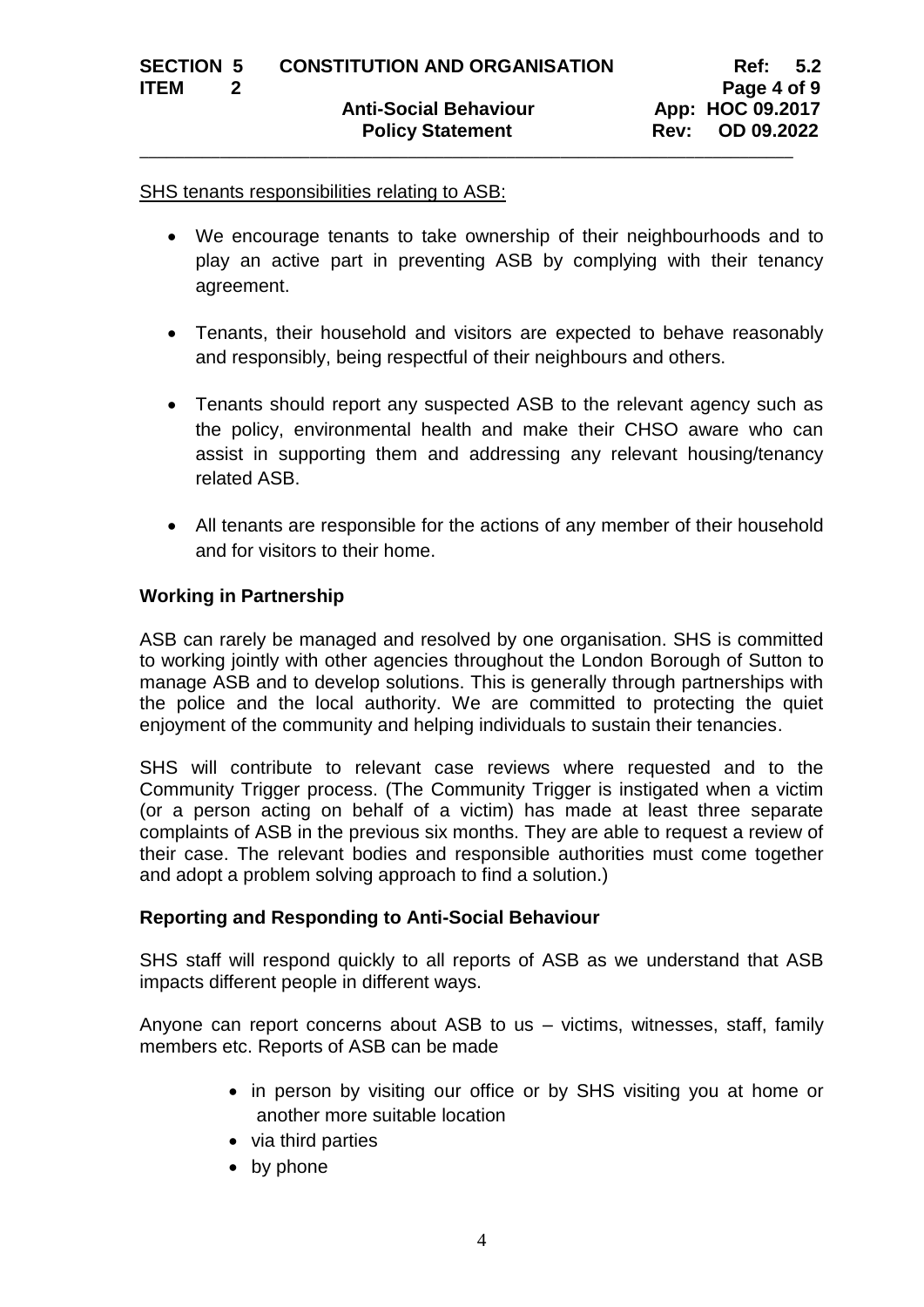- by e-mail
- through our website.

Anonymous reports can be made and whilst these will be reviewed, we may not be able to act as we would do normally, particularly where additional information is needed.

If anyone feels that they are in immediate danger, they must report this to the police straightway. SHS reserves the right to involve the police, social services and other bodies where this is a risk to safety.

When closing an ASB case, the CHSO will speak with the complainant and follow this up in writing, providing information on the outcome. Should the complainant not be satisfied with the closure of the case, they can make a complaint using the SHS Complaints Policy.

### **Prevention and Early Intervention**

SHS takes its responsibilities seriously and will ensure that we follow our own approach and policy relating to ASB, which should assist in preventing ASB.

Where reports of ASB are received, we will intervene, where reasonable to do so, at an early stage. Staff actions will be realistic, specific to each individual situation – but will always to proportionate, reasonable and dealt with sensitively.

We will work with victims/witnesses to manage expectations and to be realistic about what SHS, as a landlord, can and can't do. We will take account of each individual's circumstances such as:

- age
- **•** disability
- health
- mental health
- Isolation
- Level and frequency of the ASB

### **Assessing Risk**

When SHS receives a report of ASB, we will carry out an initial risk assessment to determine its severity to ensure that we provide a proportionate response.

Where risk, or potential risk, is identified we aim to provide a response to the ASB report within 1 working day and will:

Acknowledge its receipt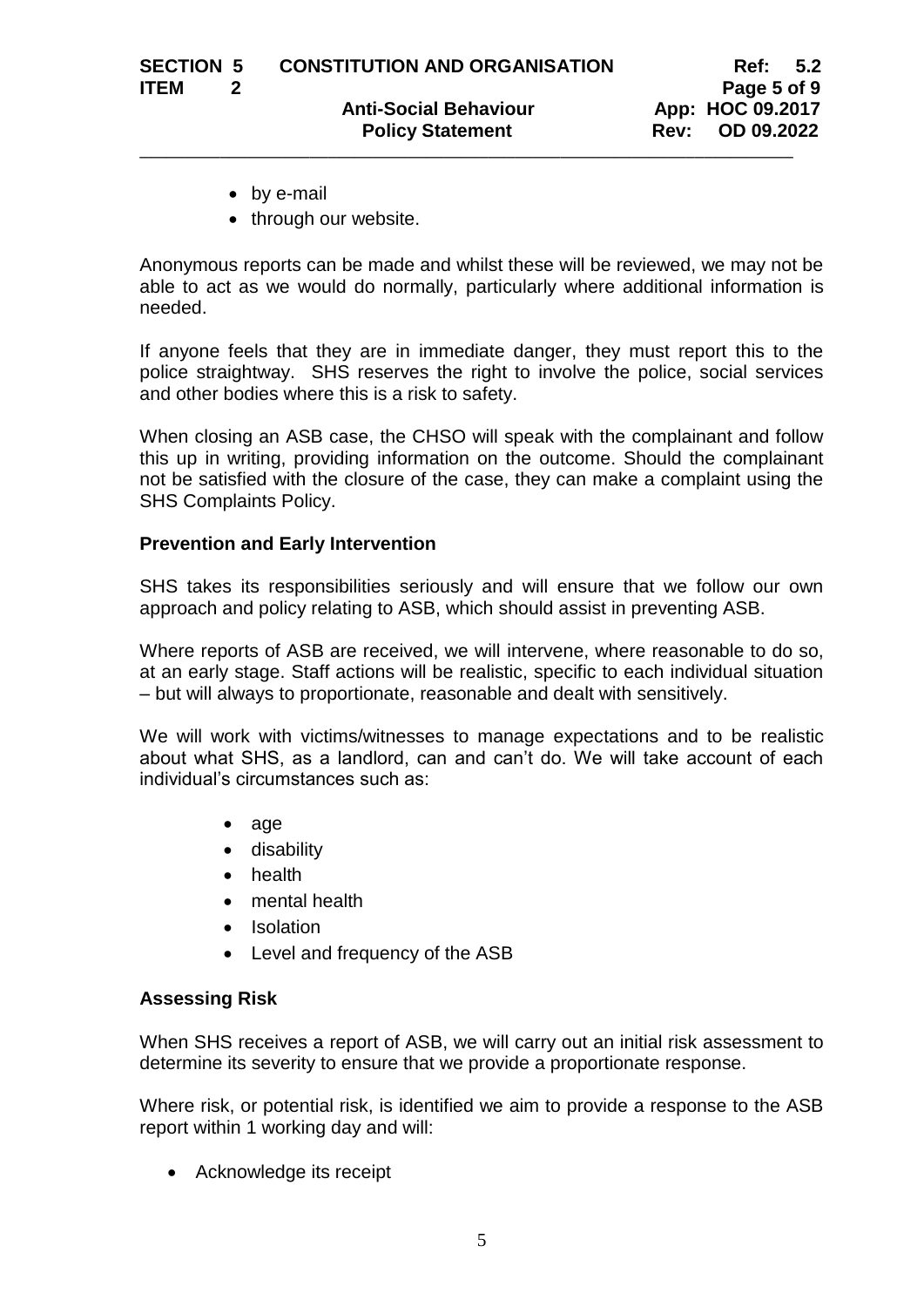- Carry out a full risk assessment (where appropriate)
- Inform the complainant who will be dealing with the case
- Inform the complainant of when they will next be contacted.

The full risk assessment is carried out by the CHSOs to identify the issues putting the victim at risk and to tailor support to reduce the risk of harm. This risk assessment is based on the CIH recommended assessment.

In the full risk assessment, the CHSOs will consider:

- The welfare, safety and wellbeing of the victim
- The impact the ASB is having on their lives
- An assessment of any vulnerability suffered by the complainant or perpetrator and any support that is in place
- The history of the case
- The cumulative effect or repeated or low level behaviour over the long term.

The risk level for any case of ASB varies depending on the circumstances. Any of the serious offences set out in Schedule 2A of the Housing Act 1985 and cases of domestic abuse will always be treated as high risk. (Appendix A to this policy advises of the content of Schedule 2A of the Housing Act 1985.)

Once a full risk assessment has been carried out, the case is placed into one of three risk levels:

- **High Risk** our aim is to interview the complainant and agree an action plan within 1 working day of receiving the complaint.
- **Medium Risk** our aim is to interview the complainant and agree an action plan within 5 working days of receiving the complaint.
- **Low Risk** our aim is to interview the complainant and agree an action plan within 10 working days of receiving the complaint.

A list of High Risk and Medium Risk situations is listed in Appendix B to this policy.

The Community Housing Services Manager (CHSM) will carry out a review of all open ASB cases on at least a six weekly basis and will agree their closure with the CHSO. If a tenant is unhappy with the decision to close an ASB case, they can make a complaint using our Complaints Policy.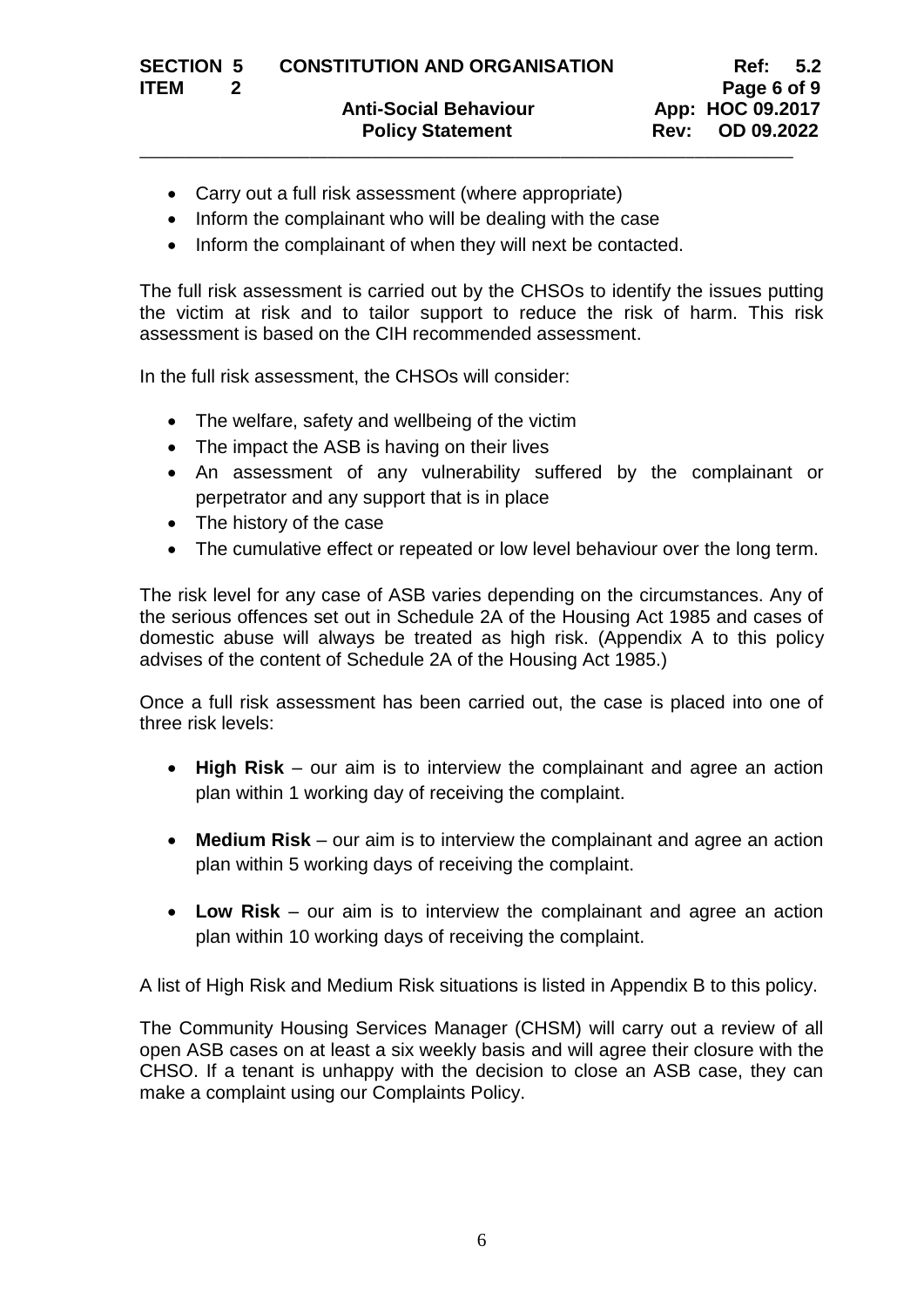### **Enforcement Action**

The decision on what enforcement action is required is taken by the CHSOs on a case by case basis after considering the evidence available, that the enforcement action is a reasonable and proportionate response.

Some legal remedies include (but are not limited to) civil injunctions (with positive requirements where suitable), parenting orders and possession. We will work with the police and local authority to obtain Criminal Behaviour Orders, Dispersal Orders and/or closure Orders. SHS is not an authorised body to administer Community Protection Notices.

Where appropriate, we will complete a community Harm Statement alongside any legal action to demonstrate the effect of the ASB on the community.

SHS does not wish to take legal action unnecessarily and will always ensure that when doing so, it is a proportionate response to achieving a legitimate aim.

We will take reasonable steps to ensure that we are not discriminating against an alleged perpetrator in accordance with the Equality Act 2010.

Where a tenant is considered to be vulnerable, SHS will consider additional help and support to resolve the situation, which may include finding alternative accommodation, reviewing the best method of communication to suit the tenant, allowing extra time, contacting support/care workers.

Possession action is taken as a last resort in cases of serious ASB. Where appropriate and reasonable to do so, we will seek possession under the Discretionary Ground 14. In rare cases, we may use Ground 7A in the most serious cases of ASB as this is an absolute ground for possession. Doing so, we will ensure compliance with the Pre-Action Protocol and the Human Rights Act. Approval for Ground 7A must be authorised by the Chief Executive.

### **Appeals**

SHS tenants have the right to appeal our decision if we serve a Notice Requiring Possession/Notice of Seeking Possession, including the absolute Ground 7A to end a tenancy.

### **Working with Victims, Witnesses and Alleged Perpetrators**

ASB can have a very disruptive impact and effect on individuals and communities. SHS has a supportive approach when dealing with victims, witnesses and alleged perpetrators.

We take the safety of victims and witnesses seriously and will support any witness that wishes to remain anonymous. We will work with partners to provide additional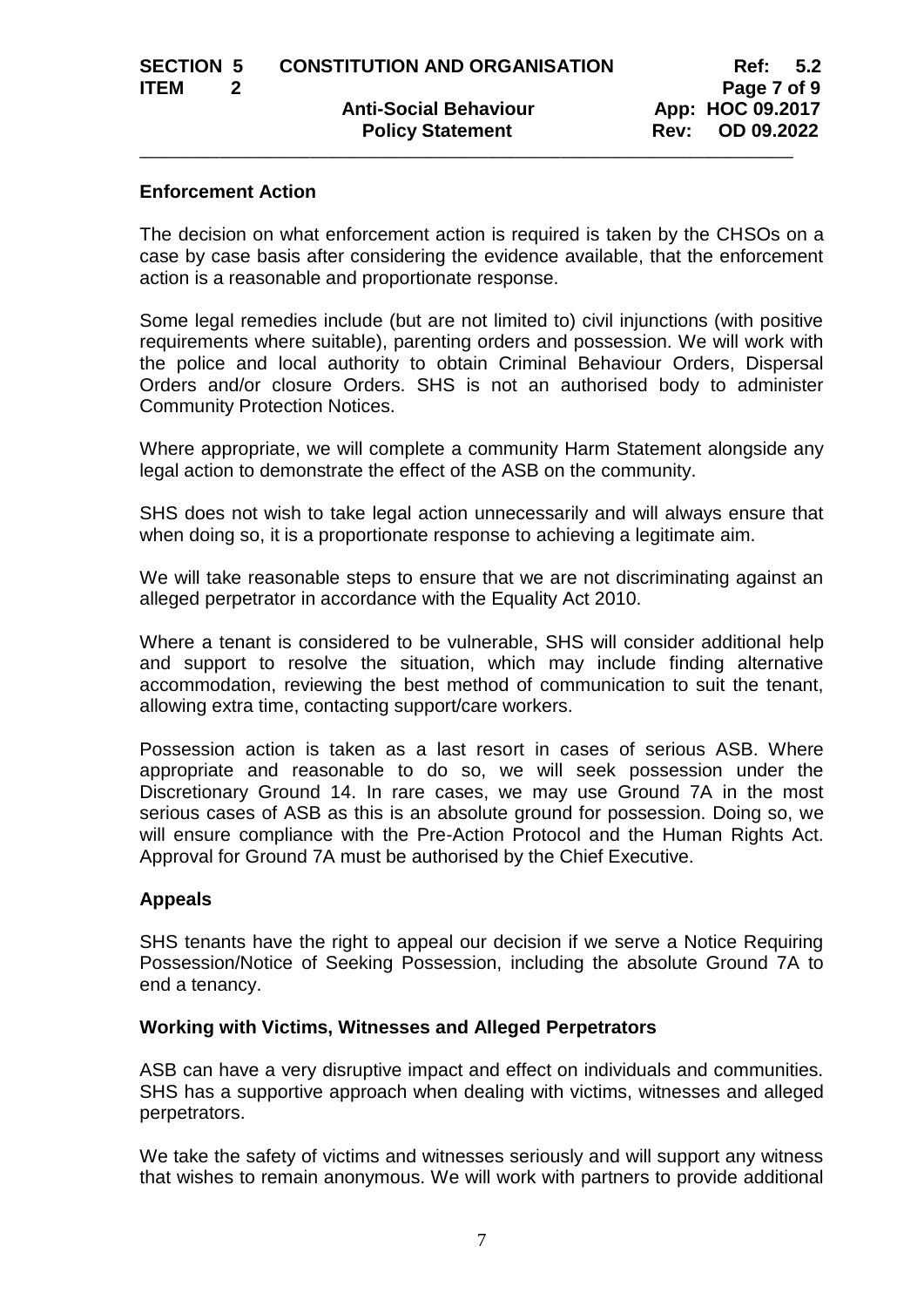| <b>SECTION 5</b> | <b>CONSTITUTION AND ORGANISATION</b> | Ref:             | $-5.2$ |
|------------------|--------------------------------------|------------------|--------|
| <b>ITEM</b>      |                                      | Page 8 of 9      |        |
|                  | <b>Anti-Social Behaviour</b>         | App: HOC 09.2017 |        |
|                  | <b>Policy Statement</b>              | Rev: OD 09.2022  |        |
|                  |                                      |                  |        |

safety measure which may include issues such as provision of personal alarms, additional visits by staff, additional fencing etc. We will make every effort to support witnesses before, during and after any court proceedings.

Perpetrators of ASB act as they do for many reasons, which may include being drug and/or alcohol dependent, suffering from mental health issues, experiencing debt etc. SHS will work with perpetrators as far as it is reasonably able to do so to support reintegration in to the community. SHS will signpost alleged perpetrators to additional services and local agencies which may assist with preventing ASB.

Where an alleged perpetrator is less than 18 years of age, SHS will involve parents/guardians to resolve the issue and liaise with social services to ensure all support available is in place. The Crime and Policing Act 2014 allows for civil injunctions to be granted where a child is aged 10 years and older. Should this action be considered, SHS would involve the local Youth Offending Team.

#### **Management Moves**

In severe cases of ASB (High Risk category), SHS may consider a transfer via a management move. (Information relating to Management Moves can be found in our Lettings Policy).

### **Data Protection and Confidentiality**

SHS will comply with the Data Protection Act 1998 (DPA). We reserve the right to make a referral to social services or the police without the consent of the victim, where the situation and the provisions of the DPA allow e.g. the detection or prevention of crime or for the apprehension or prosecution of offenders.

A consent to sharing information form, as recommended by the CIH, is attached as Appendix D to this policy.

Section 115 of the Crime and Disorder Act 1998 allows SHS and its partners to share information for the purpose of preventing and detecting crime and disorder.

SHS may use publicity to promote any successful legal actions to increase tenant confidence in the way that SHS addresses ASB and to deter offenders of ASB. We will consider any restrictions imposed by the court and the implications of the DPA.

### **Equality, Diversity and Inclusion**

SHS continually seeks to be a genuinely inclusive organisation, integrating equality, diversity and inclusion in to all aspects of our day to day work.

We treat all of our tenants with dignity and respect, tailoring our services to meet the needs of individuals. We provide a supportive environment for our staff, tenants and visitors.